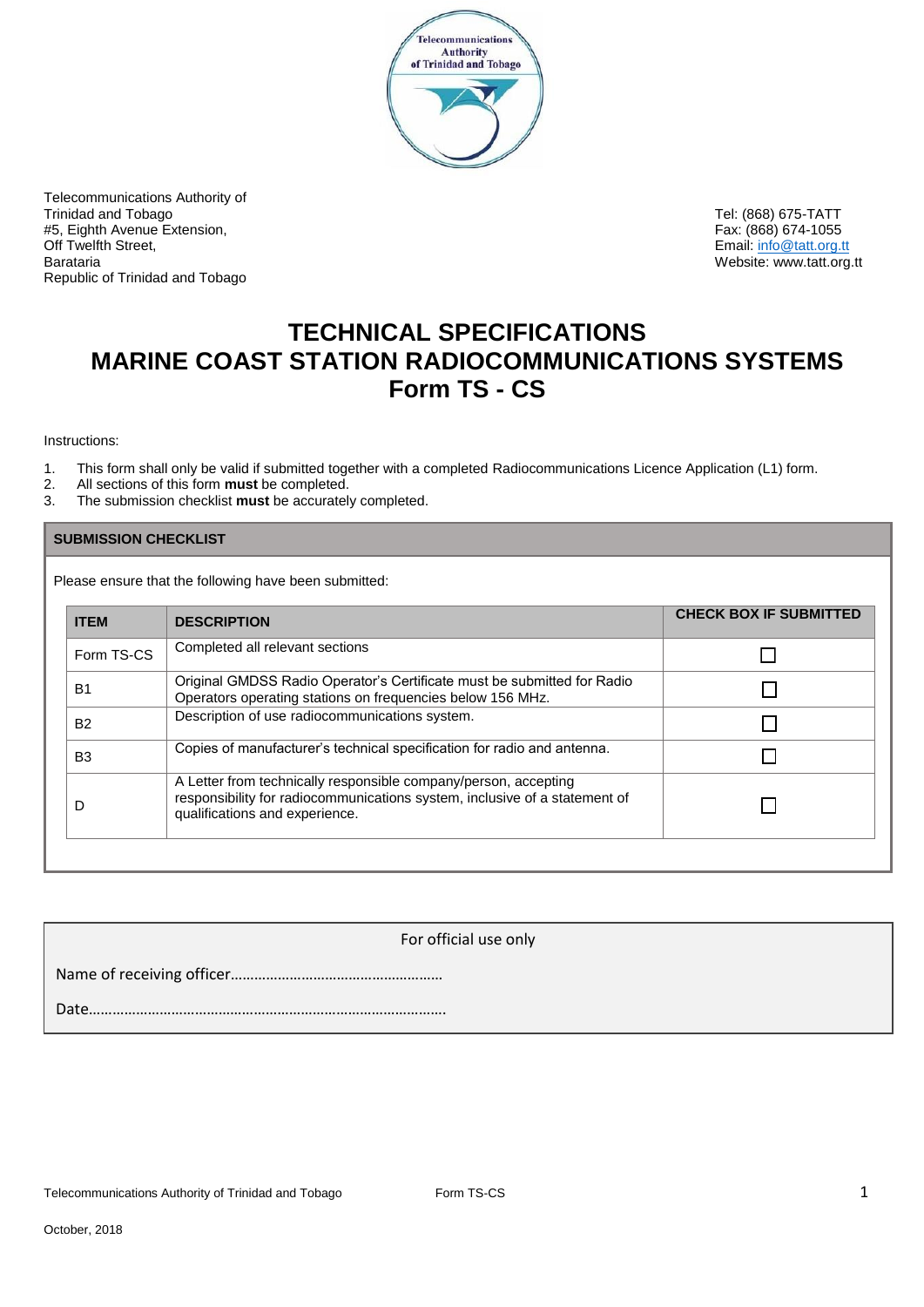| A. APPLICANT INFORMATION |                                                                                                                          |  |
|--------------------------|--------------------------------------------------------------------------------------------------------------------------|--|
|                          |                                                                                                                          |  |
| <b>Contact Person:</b>   |                                                                                                                          |  |
|                          |                                                                                                                          |  |
|                          |                                                                                                                          |  |
| <b>Mailing Address:</b>  |                                                                                                                          |  |
|                          |                                                                                                                          |  |
|                          |                                                                                                                          |  |
|                          |                                                                                                                          |  |
|                          | NOTE: Original GMDSS Radio Operator's Certificate must be submitted for stations operating on frequencies below 156 MHz. |  |

**B. NETWORK DESIGN**

- B1 The applicant shall explain in an attached letter how the radio-transmitting equipment or radiocommunications service proposed in This application will be used, as it relates to its business activities.
- B2 The applicant shall submit copies of manufacturer's technical specifications for radio and antenna.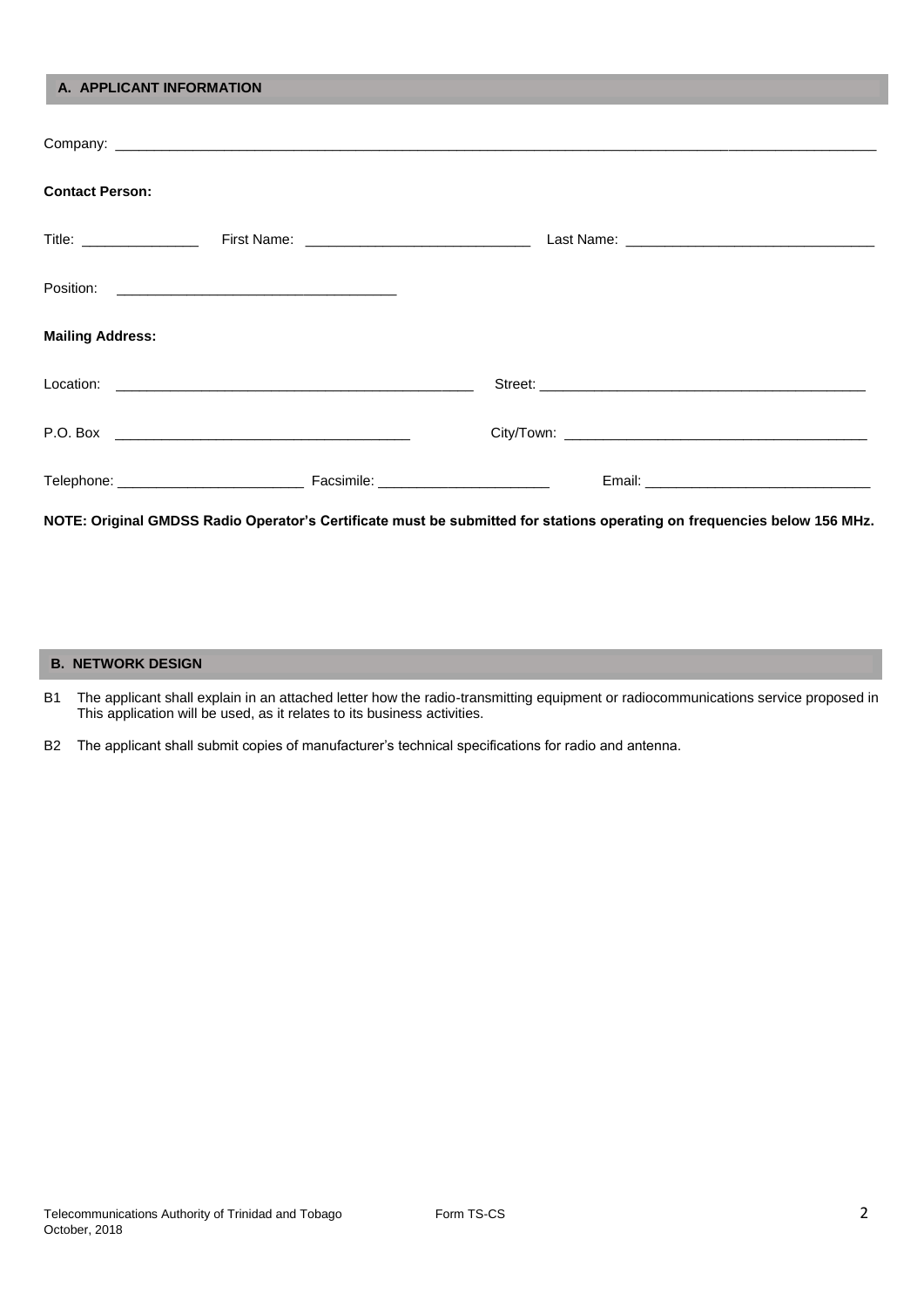## **C. STATION DETAILS**

### 1. Transmitter

| <b>Frequency Band</b>                                | LF $\Box$ | MF/HF $\square$                                                                                                      | VHF $\Box$ | Other $\square$ |
|------------------------------------------------------|-----------|----------------------------------------------------------------------------------------------------------------------|------------|-----------------|
| <b>Make</b>                                          |           |                                                                                                                      |            |                 |
| <b>Model</b>                                         |           |                                                                                                                      |            |                 |
| Quantity                                             |           |                                                                                                                      |            |                 |
| <b>Number of Channels</b><br><b>Requested</b>        |           |                                                                                                                      |            |                 |
|                                                      |           |                                                                                                                      |            |                 |
| R.F. Output Power<br>(dBm)                           |           |                                                                                                                      |            |                 |
| <b>ITU Class of</b><br><b>Emission</b><br>Designator |           |                                                                                                                      |            |                 |
| <b>Modulation Type:</b>                              |           |                                                                                                                      |            |                 |
| I.F. Frequencies<br>(kHz)                            |           |                                                                                                                      |            |                 |
| Frequency<br>Stability (%)                           |           | <u> 2000 - Jan James James Jan James James James James James James James James James James James James James Jam</u> |            |                 |

| <b>RECEIVER</b><br>2.        |     |              |            |              |
|------------------------------|-----|--------------|------------|--------------|
|                              | LF. | <b>MF/HF</b> | <b>VHF</b> | <b>OTHER</b> |
| <b>Receiver Selectivity</b>  |     |              |            |              |
| (adjacent channel rejection) |     |              |            |              |
| (dB)                         |     |              |            |              |
|                              |     |              |            |              |
| <b>Receiver Sensitivity</b>  |     |              |            |              |
| (Indicate Type dB            |     |              |            |              |
| SINAD, Dynamic, Static)      |     |              |            |              |
|                              |     |              |            |              |
| Spurious and Image           |     |              |            |              |
| Rejection (dB)               |     |              |            |              |
|                              |     |              |            |              |
| IF Frequency (kHz)           |     |              |            |              |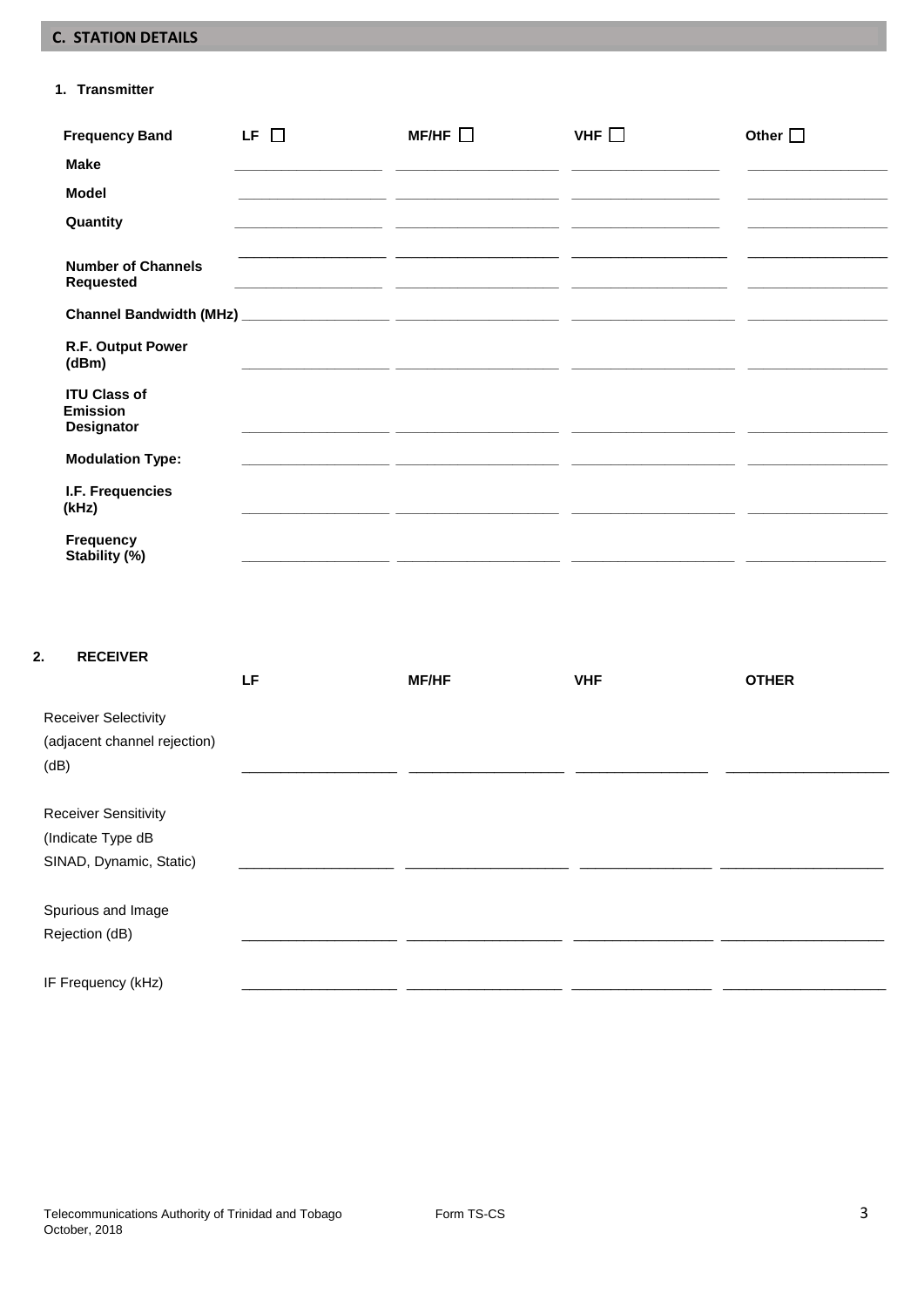## **C. STATION DETAILS (CONTINUED…)**

### **3. Antenna**

|                                                                   | LF                           | <b>MF/HF</b>                        | <b>VHF</b>                  | <b>OTHER</b>                 |  |
|-------------------------------------------------------------------|------------------------------|-------------------------------------|-----------------------------|------------------------------|--|
| <b>Make</b>                                                       |                              |                                     |                             |                              |  |
| <b>Model</b>                                                      |                              |                                     |                             |                              |  |
| <b>Frequency Range of</b><br><b>Operation of Antenna</b><br>(MHz) | Lower Limit:<br>Upper Limit: | Lower Limit:<br><b>Upper Limit:</b> | Lower Limit<br>Upper Limit: | Lower Limit:<br>Upper Limit: |  |
| <b>Antenna Type</b>                                               |                              |                                     |                             |                              |  |
| Antenna gain (dB)                                                 |                              |                                     |                             |                              |  |
| Polarization                                                      |                              |                                     |                             |                              |  |
| Antenna Azimuth<br>(degrees)                                      |                              |                                     |                             |                              |  |
| <b>Antenna Elevation</b><br>(degrees)                             |                              |                                     |                             |                              |  |
| <b>Total Transmission</b><br>Lines Loss (dB)                      |                              |                                     |                             |                              |  |
| Location<br>4.                                                    | LF                           | <b>MF/HF</b>                        | <b>VHF</b>                  | <b>OTHER</b>                 |  |
| <b>Station Name</b>                                               |                              |                                     |                             |                              |  |
| Antenna Height above<br>Ground (m)                                |                              |                                     |                             |                              |  |
| Site elevation above<br>mean sea level (m)                        |                              |                                     |                             |                              |  |
| Coordinates<br>(degrees, minutes,<br>seconds)                     |                              |                                     |                             |                              |  |
| <b>Physical Address</b><br>(Location, Street,<br>City/Town)       |                              |                                     |                             |                              |  |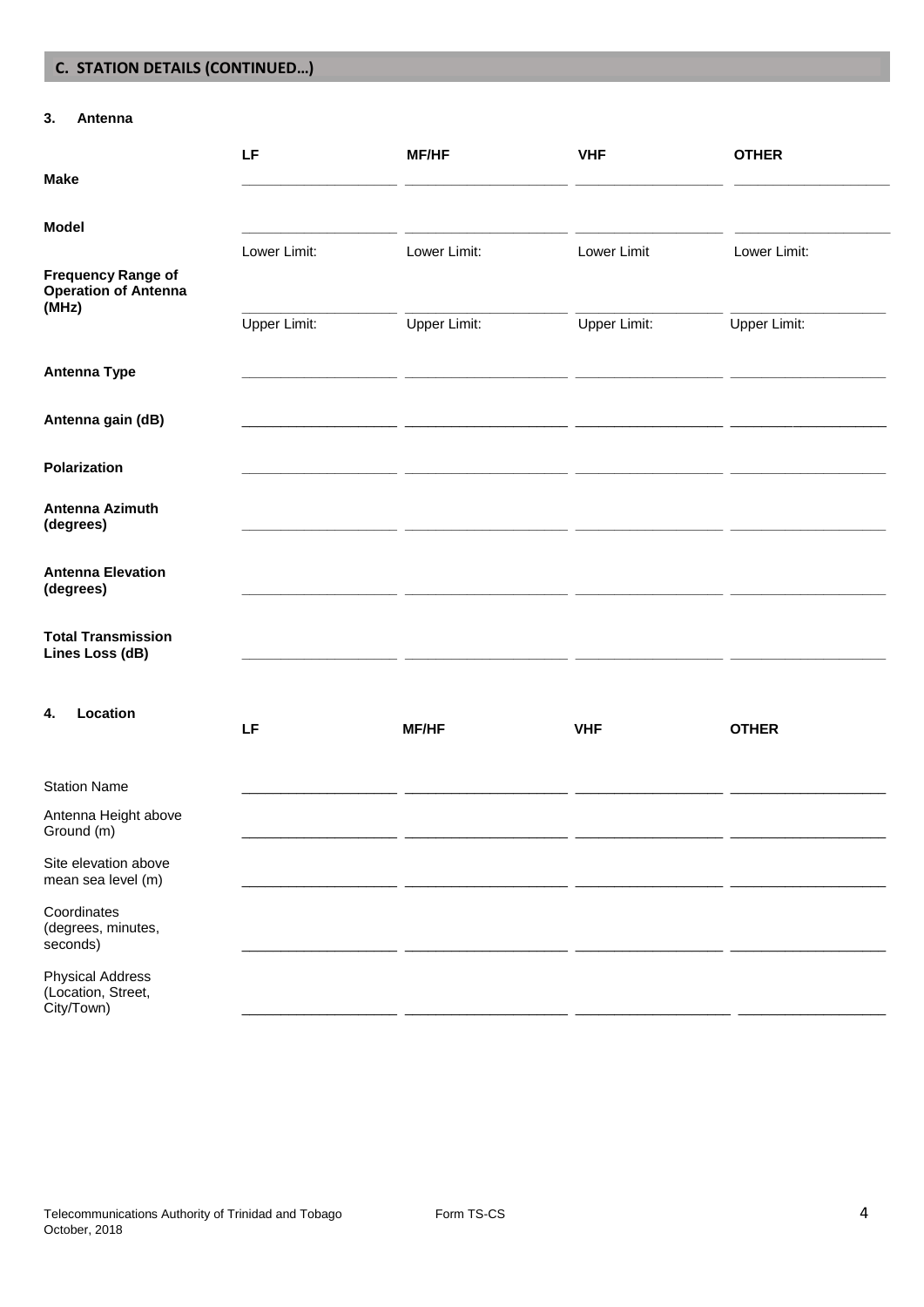### **D. TECHNICAL RESPONSIBILITY**

The applicant must identify the technical staff or contractors responsible for the design, implementation and maintenance of the radiocommunications equipment.

Please check box below if the Applicant is technically responsible for the radiocommunications system:

| Design and Implementation | Maintenance |  |
|---------------------------|-------------|--|
|                           |             |  |

If No for any of the above, please complete parts 1 and/or 2 below.

**Note: A letter must be included from the company/ person accepting technical responsibility for the design and implementation**  and/or maintenance of the applicant's radiocommunications equipment, including the qualifications and experience of the **technically qualified company/person.**

#### **1. Design and Implementation**

| Company:                 |                                                                                                                                                                                                                                      |                                                                                   |  |
|--------------------------|--------------------------------------------------------------------------------------------------------------------------------------------------------------------------------------------------------------------------------------|-----------------------------------------------------------------------------------|--|
| <b>Contact Person</b>    |                                                                                                                                                                                                                                      |                                                                                   |  |
| Title:                   |                                                                                                                                                                                                                                      |                                                                                   |  |
| Position:                | <u> 1989 - Johann John Stone, mars eta biztanleria (h. 1989).</u>                                                                                                                                                                    |                                                                                   |  |
| Location:                |                                                                                                                                                                                                                                      |                                                                                   |  |
| P.O. Box:                |                                                                                                                                                                                                                                      | City/Town: _______________________________                                        |  |
| Telephone:               |                                                                                                                                                                                                                                      | Facsimile: ___________________________________ Email: ___________________________ |  |
| Company:                 | <u> 1980 - Andrea Santa Andrea Santa Andrea Santa Andrea Santa Andrea Santa Andrea Santa Andrea Santa Andrea San</u>                                                                                                                 |                                                                                   |  |
| <b>Contact Person</b>    |                                                                                                                                                                                                                                      |                                                                                   |  |
| Name: Title ____________ |                                                                                                                                                                                                                                      |                                                                                   |  |
|                          |                                                                                                                                                                                                                                      |                                                                                   |  |
| <b>Mailing Address</b>   |                                                                                                                                                                                                                                      |                                                                                   |  |
| Location:                | <u> 2000 - Johann John Harry Harry Harry Harry Harry Harry Harry Harry Harry Harry Harry Harry Harry Harry Harry Harry Harry Harry Harry Harry Harry Harry Harry Harry Harry Harry Harry Harry Harry Harry Harry Harry Harry Har</u> |                                                                                   |  |
| P.O. Box:                |                                                                                                                                                                                                                                      |                                                                                   |  |
|                          | <u> 1989 - Johann John Stein, markin fan it ferskearre fan it ferskearre fan it ferskearre fan it ferskearre fan</u>                                                                                                                 |                                                                                   |  |